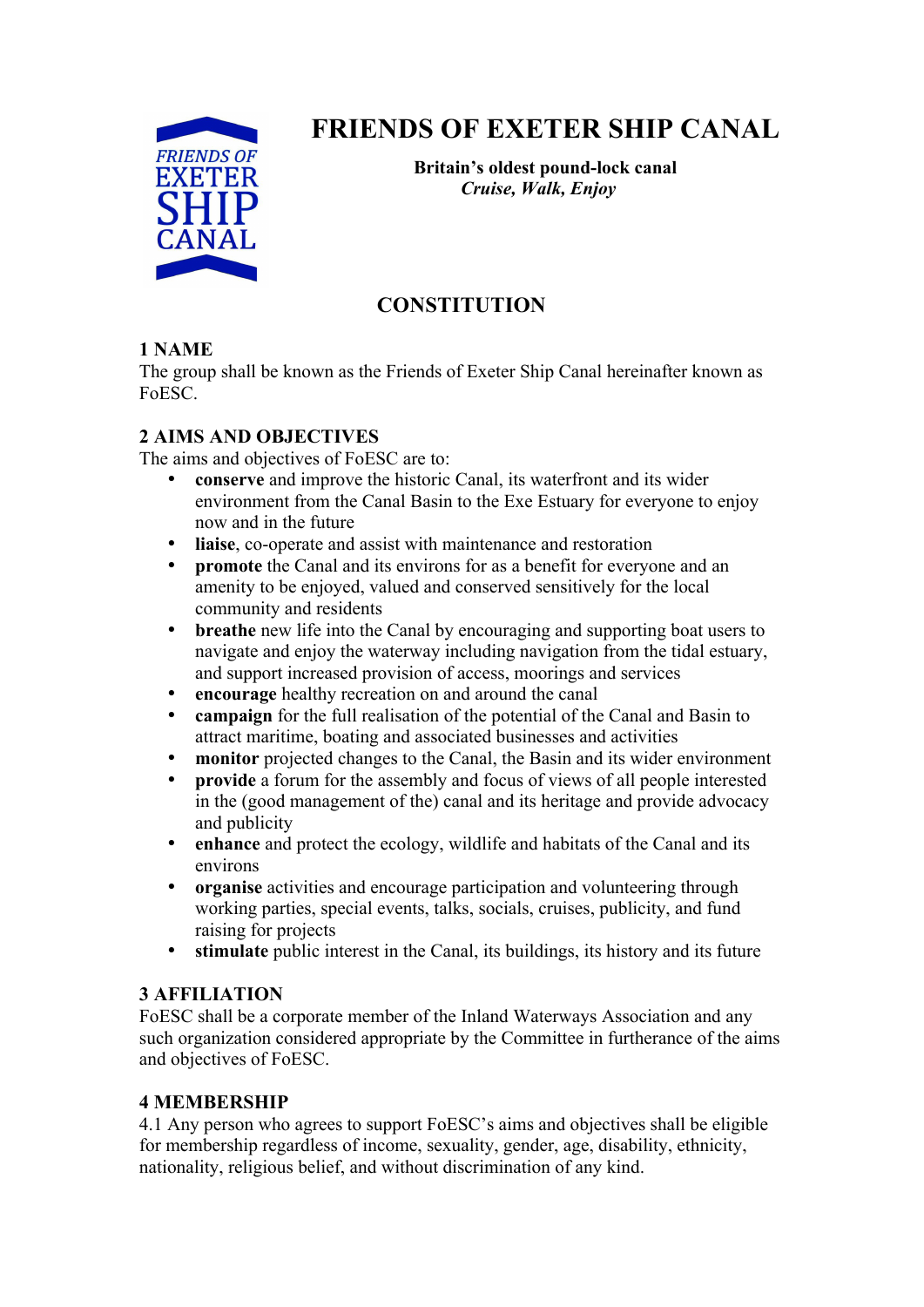4.2 Classes of membership shall be Adult (18 and over), Family (two or more people at the same address), and Concessionary (under 18s, students and unwaged people). 4.3 Classes of membership and annual membership fees shall be determined from time to time by the Committee and agreed by members at the Annual General Meeting or at a General Meeting called in accordance with clause 7 below. 4.4 Any member may resign at any time. There is no refund of membership fees.

#### **5 COMMITTEE AND OFFICERS**

5.1 A Committee shall conduct the affairs of FoESC and shall meet as often as required by the business to be transacted and not less than four times a year. 5.2 The Officers, who shall be members of the Committee, shall consist of the Chair, Secretary,

Treasurer, Membership Officer, Volunteer Co-ordinator and Outreach Co-ordinator. 5.3 Nominees for Chair, Secretary, Treasurer, Membership Officer, Volunteer Coordinator and Outreach Co-ordinator shall be proposed, seconded and elected at the Annual General Meeting.

5.4 Additionally, up to three members of FoESC can be nominated and elected to the Committee at the AGM.

5.5 The Committee may co-opt other members of FoESC with specific responsibilities, eg publicity, because of the demands of current business. Co-options may be at any time and will last until the following AGM but may end before that. Co-opted committee members are entitled to vote. The number of co-opted Committee members shall normally not exceed three at any one time.

5.6 A quorum for a meeting of the Committee shall be four of its elected members.

5.7 Only members aged 16 and over are eligible to serve on the Committee.

5.8 The Chair will usually preside at all meetings of the Committee. In the Chair's absence the committee will elect a chair for the meeting. The Chair may nominate ahead of a meeting a one meeting chair.

5.9 The Committee shall be responsible for guiding the activities of FoESC in accordance with its aims and objectives.

5.10 The Secretary shall be responsible for the organisation of meetings of FoESC in liaison with the Chair.

5.11 All members of FoESC, including family members, shall be entitled to attend all FoESC meetings, including Committee meetings, and to speak at the Chair's discretion.

#### **6 FINANCES**

6.1 The Treasurer shall keep the accounts of FoESC.

6.2 The financial year of FoESC will end on 31 March. Any change to the financial year shall require the approval of the members at a general meeting.

6.3 All expenditure by FoESC must be authorized or ratified at a Committee meting. Cheques shall require two authorised signatures. Authorised signatories shall normally be the Chair, Treasurer, Secretary and one other.

6.4 The Treasurer shall make the Committee aware of any existing or potential financial or cash flow problems that come to his/her attention.

6.5 The income and property of FoESC shall be applied solely towards promoting the group's aims and objectives.

6.6 The Committee shall retain for a period of seven years all financial records relating to FoESC.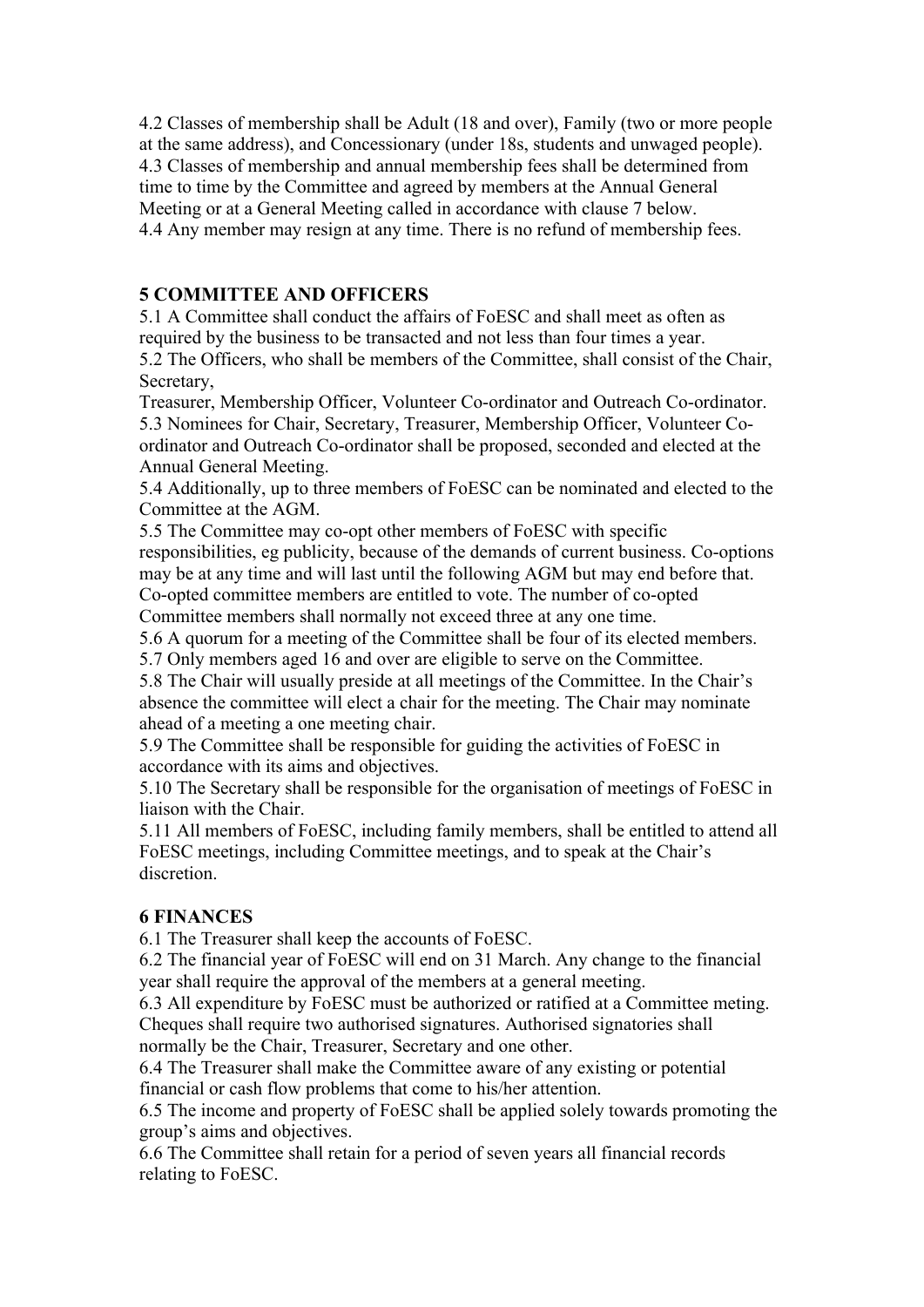#### **7 ANNUAL GENERAL MEETING OF MEMBERS & OTHER GENERAL MEETINGS**

7.1 The Annual General Meeting of members shall be held in the Spring of each year and no later than 30 June.

7.2 There shall be laid before the meeting a statement of accounts covering the financial year ending 31 March.

7.3 Not less than 21 days notice shall be given specifying to all members the time and business of any General Meeting. Notice may be given by electronic or postal means. 7.4 At all General Meetings the Chair will preside, or in his/her absence a Chair for the meeting

will be elected by members present entitled to vote.

7.5 At all General Meetings not less than 10% of the members of FoESC shall constitute a quorum. If after half an hour from the time appointed for the meeting, a quorum is not present, the Meeting, if called at the request of the members, shall be dissolved. In any other case the Meeting shall be adjourned.

7.6 Only members over 16, additional family members over 16, and concessionary members over 16 are entitled to vote at general meetings.

7.7 Accidental omission to give notice of a meeting to, or the non-receipt of notice of, a meeting by any member shall not invalidate the proceedings of a meeting.

7.8 A resolution put to the vote at a general meeting shall be decided by a show of hands of those entitled to vote, except when more than one nomination has been received for a position on the Committee, in which case voting will be by secret ballot.

7.9 Motions for discussion at Annual General Meetings, not of origin from within the Committee, shall be lodged with the Secretary at least 30 days preceding the AGM and signed by 2 members entitled to vote.

7.10 An Extraordinary General Meeting shall be called on the instructions of a majority of the Committee, or on requisition signed by not less than 10% of the members of FoESC entitled to vote.

#### **8 GENERAL DATA PROTECTION REGULATION**

8.1 FoESC shall have a data protection policy and privacy statement in accordance with current legislation.

#### **9 DISSOLUTION AND TERMINATION**

9.1. FoESC shall not dissolve except by a resolution of an Extraordinary General Meeting passed by 75% of the members present and entitled to vote. A date for dissolution must be set and dissolution will take place immediately on that date. 9.2. In the event of the dissolution of FoESC, any assets remaining after the satisfaction of all debts and liabilities shall not be paid to or distributed among the members of the Club, but shall be given or transferred to the Inland Waterways Association for the support of the work of its West Country Branch, or to distributed in any other appropriate way as decided by the Committee in furtherance of the aims and objectives of FoESC.

#### **10 CONSTITUTION**

10.1 An Annual General Meeting of members shall ratify the constitution. 10.2 Thereafter, the constitution shall not be changed except by a resolution passed by 75% of the members present and entitled to vote at an Annual General Meeting or Extraordinary General Meeting.